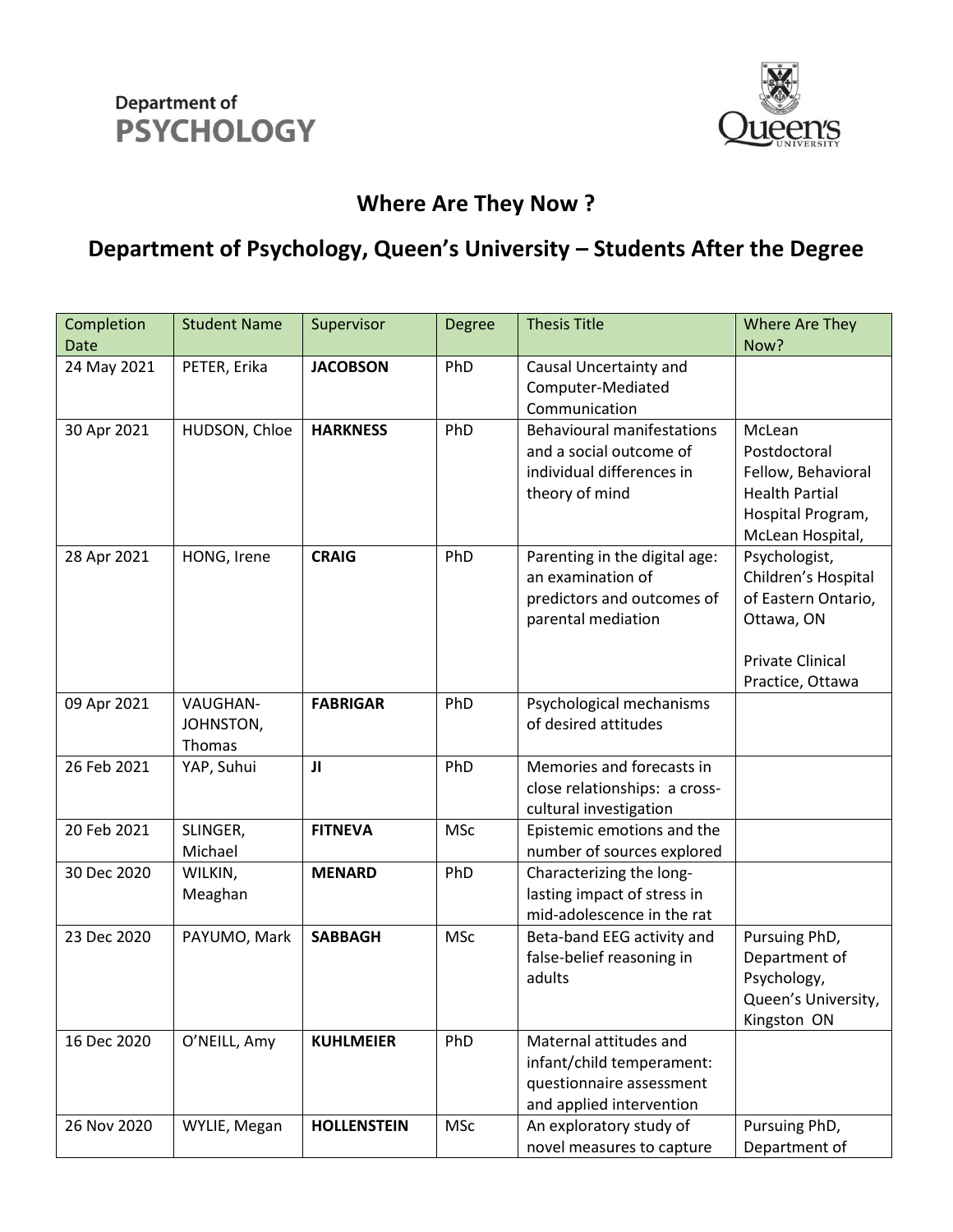|             |                       |                 |            | situational expressive                                | Psychology,                           |
|-------------|-----------------------|-----------------|------------|-------------------------------------------------------|---------------------------------------|
|             |                       |                 |            | suppression                                           | Queen's University,                   |
|             |                       |                 |            |                                                       | Kingston ON                           |
| 25 Nov 2020 | MANGARDICH,           | <b>SABBAGH</b>  | PhD        | Exploring the role of                                 |                                       |
|             | Haykaz                |                 |            | referential context in young                          |                                       |
|             |                       |                 |            | children's cross-situational                          |                                       |
|             |                       |                 |            | word learning                                         |                                       |
| 09 Nov 2020 | MAYNE, Kyla           | <b>CRAIG</b>    | <b>MSc</b> | <b>Exploring victimization</b>                        | Pursuing PhD in                       |
|             |                       |                 |            | experiences of sexual<br>minority adolescents and     | Clinical Psychology,                  |
|             |                       |                 |            | their effects on mental                               | Department of<br>Psychology,          |
|             |                       |                 |            | health and help-seeking                               | Queen's University,                   |
|             |                       |                 |            | behaviours: a minority                                | Kingston ON                           |
|             |                       |                 |            | stress perspective                                    |                                       |
| 25 Sep 2020 | HUBERMAN,             | <b>CHIVERS</b>  | PhD        | Neural correlates of sexual                           | <b>SSHRC Postdoctoral</b>             |
|             | Jackie                |                 |            | response: an ERP                                      | Fellow, Dalhousie                     |
|             |                       |                 |            | investigation of responses to                         | University, Halifax                   |
|             |                       |                 |            | de-contextualized sexual                              | <b>NS</b>                             |
|             |                       |                 |            | cues                                                  |                                       |
| 02 Sep 2020 | ZUCCONI, Kate         | <b>MENARD</b>   | <b>MSc</b> | Exploring the role of                                 | Pursuing PhD in                       |
|             |                       |                 |            | oxytocin in rodent defensive                          | Cognitive                             |
|             |                       |                 |            | behaviours                                            | Neuroscience,                         |
|             |                       |                 |            |                                                       | Department of                         |
|             |                       |                 |            |                                                       | Psychology,                           |
|             |                       |                 |            |                                                       | Queen's University,<br>Kingston ON    |
| 31 Aug 2020 | FOWLIE, Devin         | <b>FABRIGAR</b> | <b>MSc</b> | A subjective measure of                               | Pursuing PhD in                       |
|             |                       |                 |            | attitude extremity:                                   | Social-Personality,                   |
|             |                       |                 |            | validation and extension                              | Department of                         |
|             |                       |                 |            |                                                       | Psychology,                           |
|             |                       |                 |            |                                                       | Queen's University,                   |
|             |                       |                 |            |                                                       | Kingston ON                           |
| 31 Aug 2020 | MAILHIOT,             | <b>OLMSTEAD</b> | <b>MSc</b> | Investigating the role of                             | Science Editor,                       |
|             | Madison               |                 |            | dopamine in opioid reward                             | Centre for                            |
|             |                       |                 |            | in chronic neuropathic pain                           | Excellence in                         |
|             |                       |                 |            |                                                       | Neuroscience and                      |
| 31 Aug 2020 | MEURE, Abigail        | <b>TRIPP</b>    | PhD        | Examination of                                        | Neurology                             |
|             |                       |                 |            | psychological factors in                              |                                       |
|             |                       |                 |            | chronic pelvic pain                                   |                                       |
| 31 Aug 2020 |                       |                 |            |                                                       |                                       |
|             |                       |                 |            |                                                       |                                       |
|             | WOOD-ROSS,<br>Chelsea | <b>BOWIE</b>    | <b>MSc</b> | Cognitive performance in                              | Pursuing PhD in                       |
|             |                       |                 |            | geriatric depression:<br>examining the sensitivity of | Clinical Psychology,<br>Department of |
|             |                       |                 |            | clinical neuropsychological                           | Psychology,                           |
|             |                       |                 |            | and experimental working                              | Queen's University,                   |
|             |                       |                 |            | memory test                                           | Kingston ON                           |
| 28 Aug 2020 | SHAMBLAW,             | <b>HARKNESS</b> | PhD        | The impact of acute social                            | Pursuing a post-                      |
|             | Amanda                |                 |            | stress on approach and                                | doctoral fellowship                   |
|             |                       |                 |            | avoidance motivation in                               | at the University of                  |
|             |                       |                 |            | individuals with depression:                          | Toronto, Toronto                      |
|             |                       |                 |            | an examination of<br>behavioural and                  | ON                                    |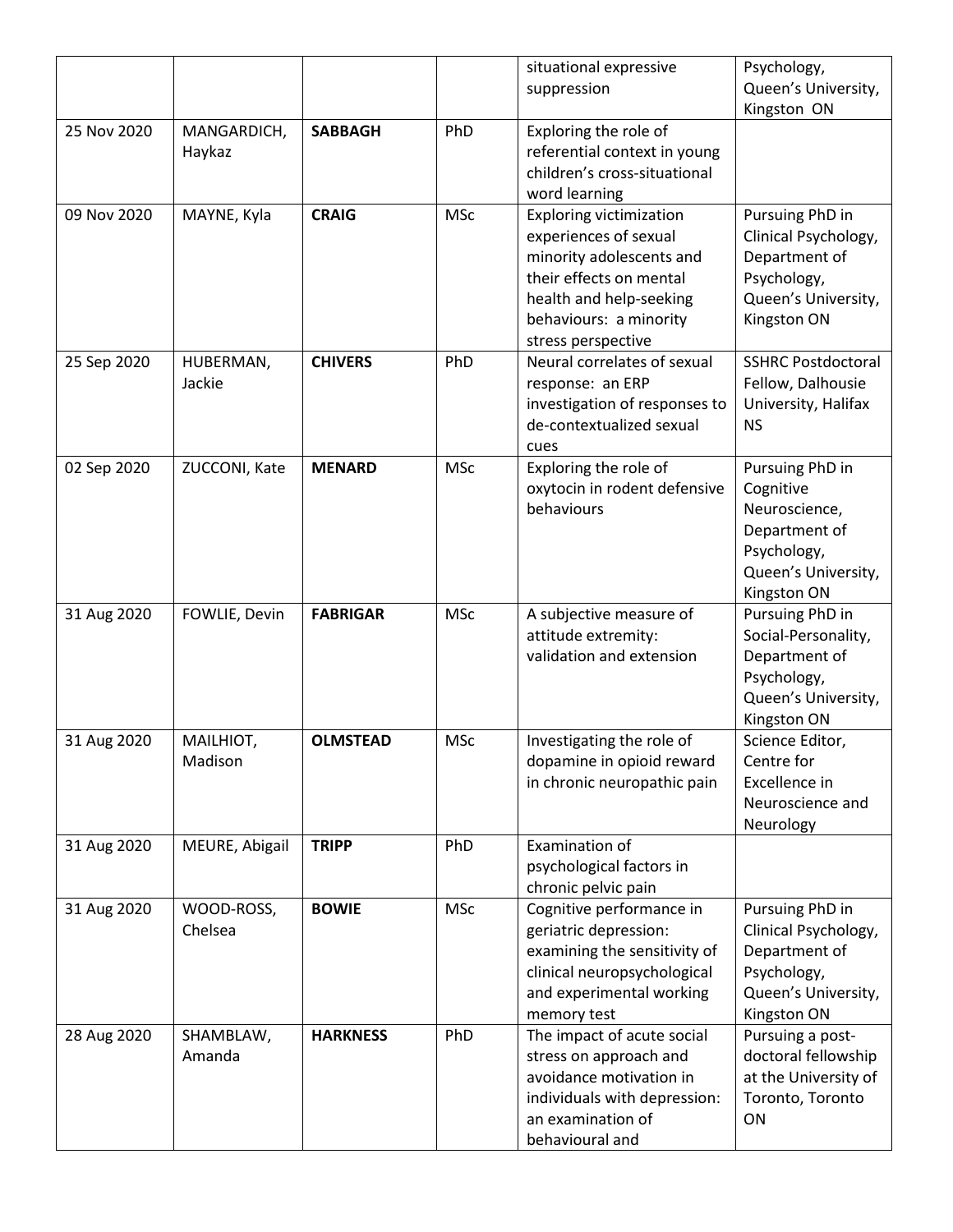|             |                            |                   |            | neurophysiological indices                                                                                                |                                                                                                                 |
|-------------|----------------------------|-------------------|------------|---------------------------------------------------------------------------------------------------------------------------|-----------------------------------------------------------------------------------------------------------------|
|             |                            |                   |            | of motivation                                                                                                             |                                                                                                                 |
| 25 Aug 2020 | LAI, Ziyi                  | <b>JACOBSON</b>   | <b>MSc</b> | Dysphoria as a moderator of<br>online self-presentation via                                                               |                                                                                                                 |
|             |                            |                   |            | image selection                                                                                                           |                                                                                                                 |
| 24 Aug 2020 | JIAN, Peiying              | <b>OLMSTEAD</b>   | <b>MSc</b> | Computational<br>implementation of the<br>incentive-sensitization                                                         | Pursuing PhD in<br>Machine<br>Intelligence, Dept.                                                               |
|             |                            |                   |            | theory of addiction                                                                                                       | of Engineering<br>Science, University<br>of Toronto, Toronto                                                    |
|             |                            |                   |            |                                                                                                                           | ON                                                                                                              |
| 12 Aug 2020 | LIGHTFOOT,<br>Savannah     | <b>OLMSTEAD</b>   | <b>MSc</b> | Investigating the role of LPS-<br>induced neuroinflammation<br>as a potential mechanism of<br>anhedonia                   | <b>Pursuing PhD</b><br>Neuroscience,<br>University of<br>Calgary, Calgary AB                                    |
| 31 Jul 2020 | SHEN, Minqian<br>(Charlie) | <b>FABRIGAR</b>   | <b>MSc</b> | Possible mechanisms of<br>order matching effects in<br>attitude persuasion                                                | Pursuing PhD in<br>Social-Personality,<br>Department of<br>Psychology,<br>Queen's University,<br>Kingston ON    |
| 27 Jul 2020 | <b>GORLICK,</b><br>Sydney  | <b>POPPENK</b>    | <b>MSc</b> | Hippocampal contributions<br>to gist and detail constructs<br>of episodic memory                                          |                                                                                                                 |
| 22 Jul 2020 | LU, Yun                    | <b>POPPENK</b>    | <b>MSc</b> | Neural transition metric in<br>FMRI: categorization and<br>application                                                    |                                                                                                                 |
| 30 Jun 2020 | KRSMANOVIC,<br>Adrijana    | <b>TRIPP</b>      | PhD        | Online self-management<br>treatment program for<br>women diagnosed with<br>interstitial cystitis/bladder<br>pain syndrome |                                                                                                                 |
| 25 Jun 2020 | ZHOU, Kaiwen<br>(Kevin)    | <b>CASTELHANO</b> | MSc        | Ability to extract extrafoveal<br>information modulates<br>object processing in<br>naturalistic scenes                    | <b>Pursuing PhD</b><br>degree in Social-<br>Personality<br>Psychology, York<br>University, Toronto<br><b>ON</b> |
| 29 May 2020 | MAZURKA,<br>Raegan         | <b>HARKNESS</b>   | PhD        | HPA axis reactivity in<br>depression: relation of<br>childhood maltreatment,<br>affect lability and<br>testosterone       | Pursuing a post-<br>doctoral fellowship<br>at the Linkoping<br>Institute                                        |
| 30 Apr 2020 | TONG, Christine            | <b>PUKALL</b>     | PhD        | Patient narratives and<br>medical decision making:<br>the role of transportation in<br>treatment selection bias           | Professor, Business<br>Analytics, St.<br>Lawrence College,<br>Kingston ON                                       |
| 20 Apr 2020 | LI, Joyce                  | <b>CRAIG</b>      | PhD        | The peer context of sexual<br>harassment in early<br>adolescence                                                          | Psychologist,<br><b>Calgary Foothills</b><br>Hospital, Calgary<br>AB                                            |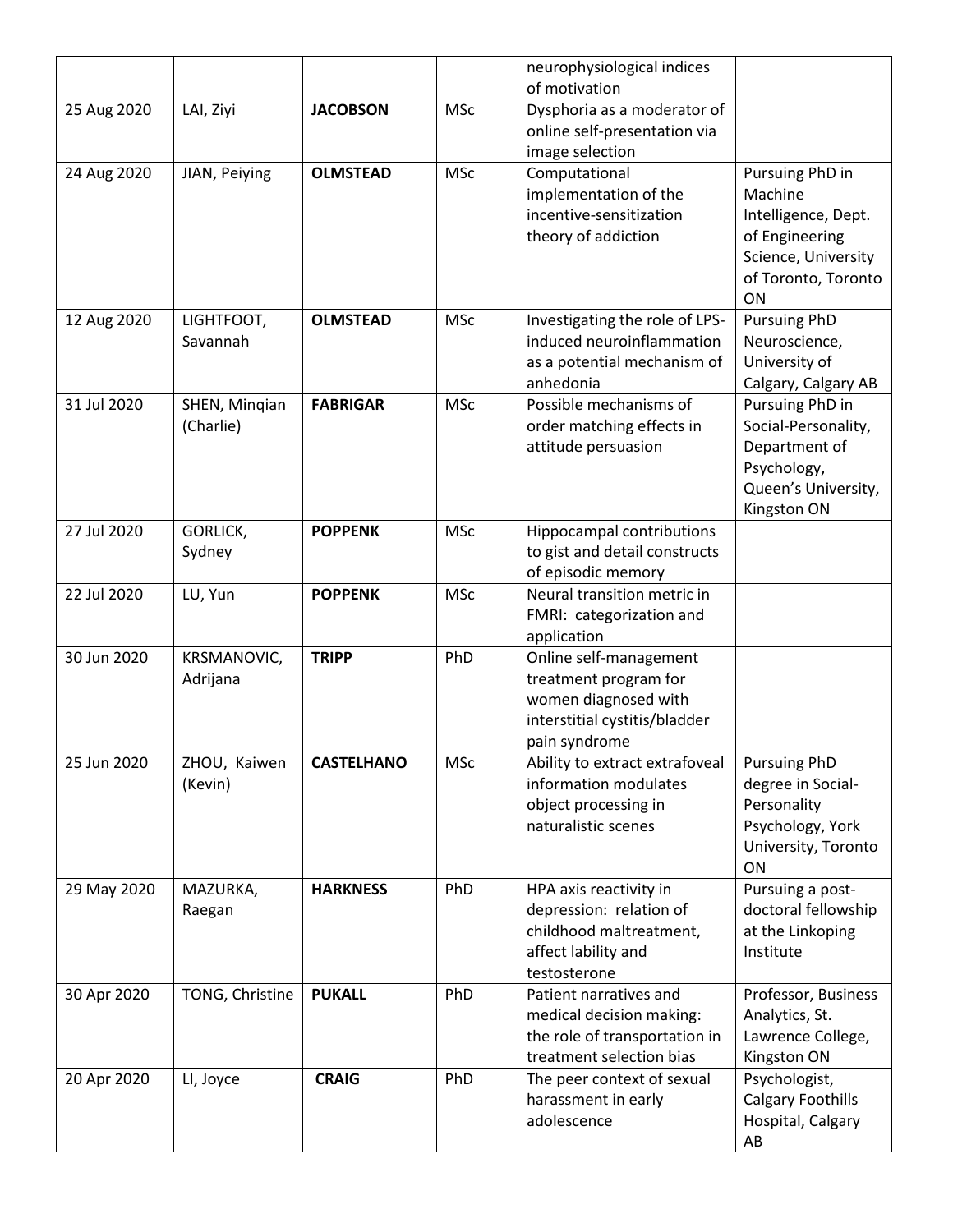| 30 Jan 2020 | DASTGHEIB,<br>Mohammad       | <b>DRINGENBERG</b>                  | <b>MSc</b> | The effects of self-guided<br>meditation and napping on                                                                                         | Pursuing PhD,<br>Psychology,                                                                                              |
|-------------|------------------------------|-------------------------------------|------------|-------------------------------------------------------------------------------------------------------------------------------------------------|---------------------------------------------------------------------------------------------------------------------------|
|             |                              |                                     |            | memory consolidation in<br>humans                                                                                                               | University of<br>California,<br>Riverside, CA, USA                                                                        |
| 23 Dec 2019 | DeFRANCE,<br>Kalee           | <b>STEWART</b>                      | PhD        | Emotion regulation success<br>and strategy choice during<br>adolescence                                                                         |                                                                                                                           |
| 23 Oct 2019 | CUI, Anja-<br>Xiaoxing       | <b>CUDDY / TROJE</b>                | PhD        | Characterizing statistical<br>learning of music                                                                                                 | Postdoctoral<br>Fellow, School of<br>Music, University of<br>British Columbia,<br>Vancouver BC                            |
| 22 Oct 2019 | <b>SQUIRES, Scott</b>        | <b>HARKNESS</b>                     | <b>MSc</b> | Childhood maltreatment<br>and adulthood depression:<br>using structural equation<br>modelling to uncover<br>maltreatment-symptom<br>specificity | Pursuing PhD,<br>Neuroscience with<br>Dr. Joran Poppenk<br>and Dr. Roumen<br>Milev, Queen's<br>University, Kingston<br>ON |
| 12 Oct 2019 | LO, Edwin                    | <b>Dringenberg</b>                  | <b>MSc</b> |                                                                                                                                                 |                                                                                                                           |
| 28 Sep 2019 | HONG, Emily<br>Kyunghwa      | JI                                  | PhD        | Pleasure as a source of<br>meaning or a motivator for<br>meaning search: a cross-<br>cultural examination                                       | Postdoctoral<br>Fellow,<br>Southampton, UK                                                                                |
| 26 Sep 2019 | NEEDHAM,<br>Shana Marie      | <b>JACOBSON</b>                     | PhD        | Causal uncertainty and<br>romantic relationships                                                                                                |                                                                                                                           |
| 24 Sep 2019 | PARK HO KAN,<br>Matthew      | JI                                  | PhD        | The influence of the level of<br>representation of<br>information on belief<br>formation and change                                             |                                                                                                                           |
| 24 Sep 2019 | LAWRENCE,<br>Katie Lina      | <b>FABRIGAR</b>                     | <b>MSc</b> | Explicit-Implicit attitudinal<br>ambivalence in romantic<br>relationships: antecedents<br>and outcomes                                          |                                                                                                                           |
| 20 Sep 2019 | BOUCHARD,<br>Katrina Nicole  | <b>PUKALL</b>                       | PhD        | A multimedia investigation<br>of women's sexual arousal                                                                                         | Psychologist,<br><b>Forensic Mental</b><br>Health, Providence<br>Care, Kingston ON                                        |
| 20 Sep 2019 | MOONEY, Kayla<br>Marie       | <b>PUKALL</b>                       | <b>MSc</b> | The influence of persistence<br>genital arousal (GA) o<br>romantic relationships                                                                | Pursuing PhD,<br>Department of<br>Psychology,<br>Queen's University,<br>Kingston ON                                       |
| 17 Sep 2019 | TIMMERS,<br>Amanda           | <b>CHIVERS</b>                      | PhD        | Attractiveness and sexual<br>response                                                                                                           | <b>Private Clinical</b><br>Practice, Ottawa<br>ON                                                                         |
| 15 Sep 2019 | SUURD RALPH,<br>Cindy Dianne | <b>BARLING</b> /<br><b>FABRIGAR</b> | PhD        | Leader inconsistency,<br>subjective attitude<br>ambivalence and follower<br>outcomes                                                            |                                                                                                                           |
| 31 Aug 2019 | BEST, Michael                | <b>BOWIE</b>                        | PhD        | The BEST Trials: examining<br>brief executive skills training                                                                                   |                                                                                                                           |